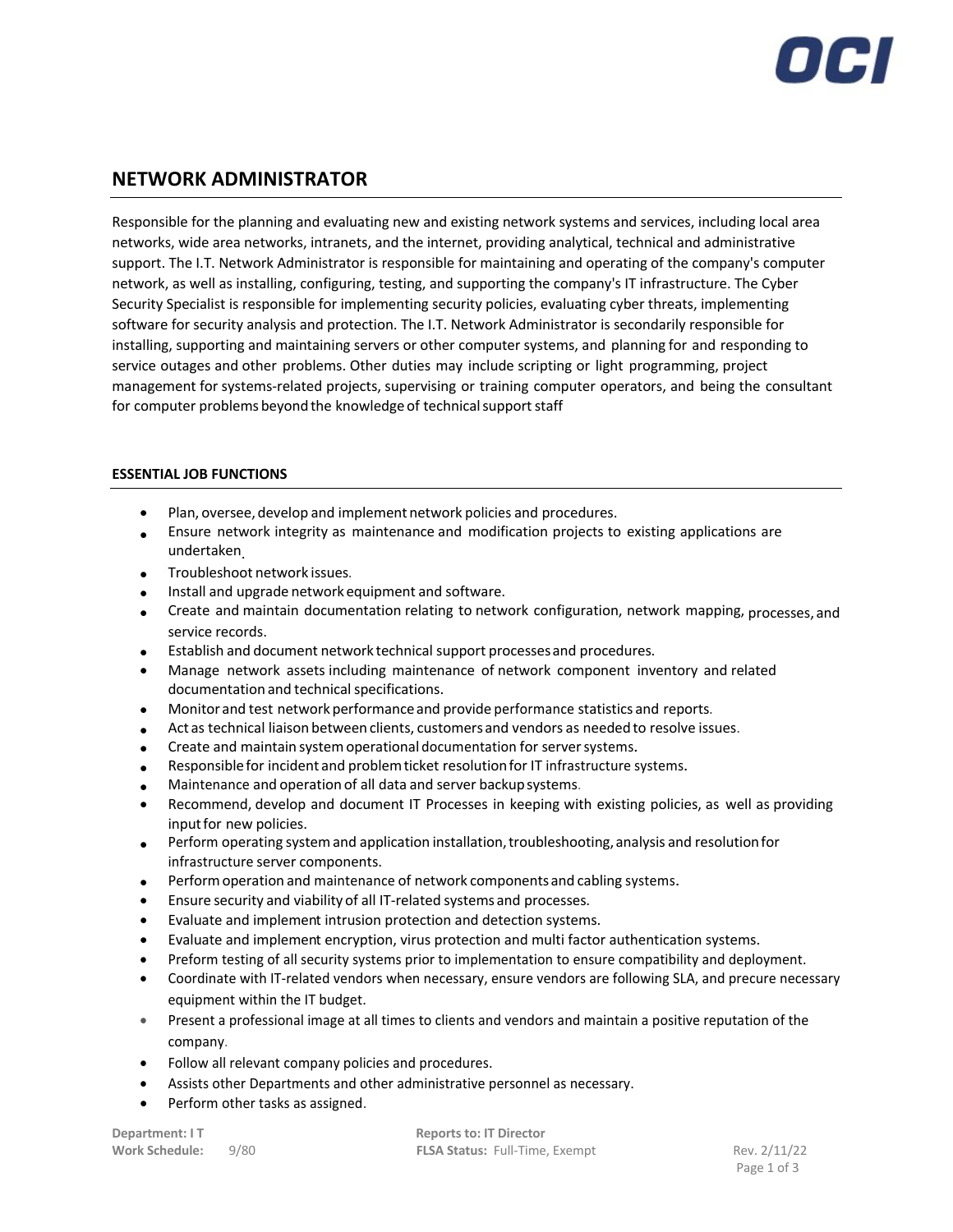

# **QUALIFICATIONS**

### **Licenses, Certifications and/or Registrations**

- Network+ or Cisco Design/ Architecture Certification or 2 years' experience with Network design
- Network Security (Ethical Hacker, CompTIA Security+, CCNA or other similar certification)

#### **Education, Experience, and/or Training**

- At least five (5) years prior experience in technology-related positions with increasing responsibilities for management and support of information systems. (required)
- B.S. in Management Information Systems or Computer Science or equivalent experience. (preferred)

#### **Knowledge, Skills, and Abilities**

- Comprehensive knowledge of business functions and how information and technology impacts the company
- Design, management, and operation of managed IT systems
- Knowledge of the company's services, departments, rules, and regulations.
- Familiarity with local and wide area network design, implementation, and o
- Familiarity with operating systems such as Windows and Linux
- Strong interpersonal and communication skills (oral and written)
- Successful in fast paced and quick changing environments
- Technical expertise in all areas of information technology and information management
- Must be able to work effectively in a variety of settings.
- Listens, comprehends, and communicates well with staff, contractors, and management.
- Demonstrated ability to relate to all ability levels of the user community
- Demonstrates ability to set and manage priorities
- Translate technical language to lay audiences
- Fortigate, Fortimanager experience preferred

## **ELIGIBILITY REQUIREMENTS**

Employment is contingent upon the successful completion of a background check, pre-employment physical and drug screen. In addition to the following:

#### **SECURITY CLEARANCE REQUIREMENTS**

• Transportation Workers Identification Credential (TWIC)

#### **SOFTWARE**

- Proficiency in Microsoft Office, including Word, Excel and Outlook required.
- Experience with Network Analyzers, Wireshark, and other auditing tools

## **PHYSICAL**

- The employee must be able to lift and/or move more than 20 pounds occasionally
- Requires sitting, standing and walking for extensive periods of time.
- Requires working under stressful conditions or working irregular hours.
- Specific vision abilities required by this job include close vision, distance vision, color vision, peripheral vision, depth perception, and the ability to adjust focus.